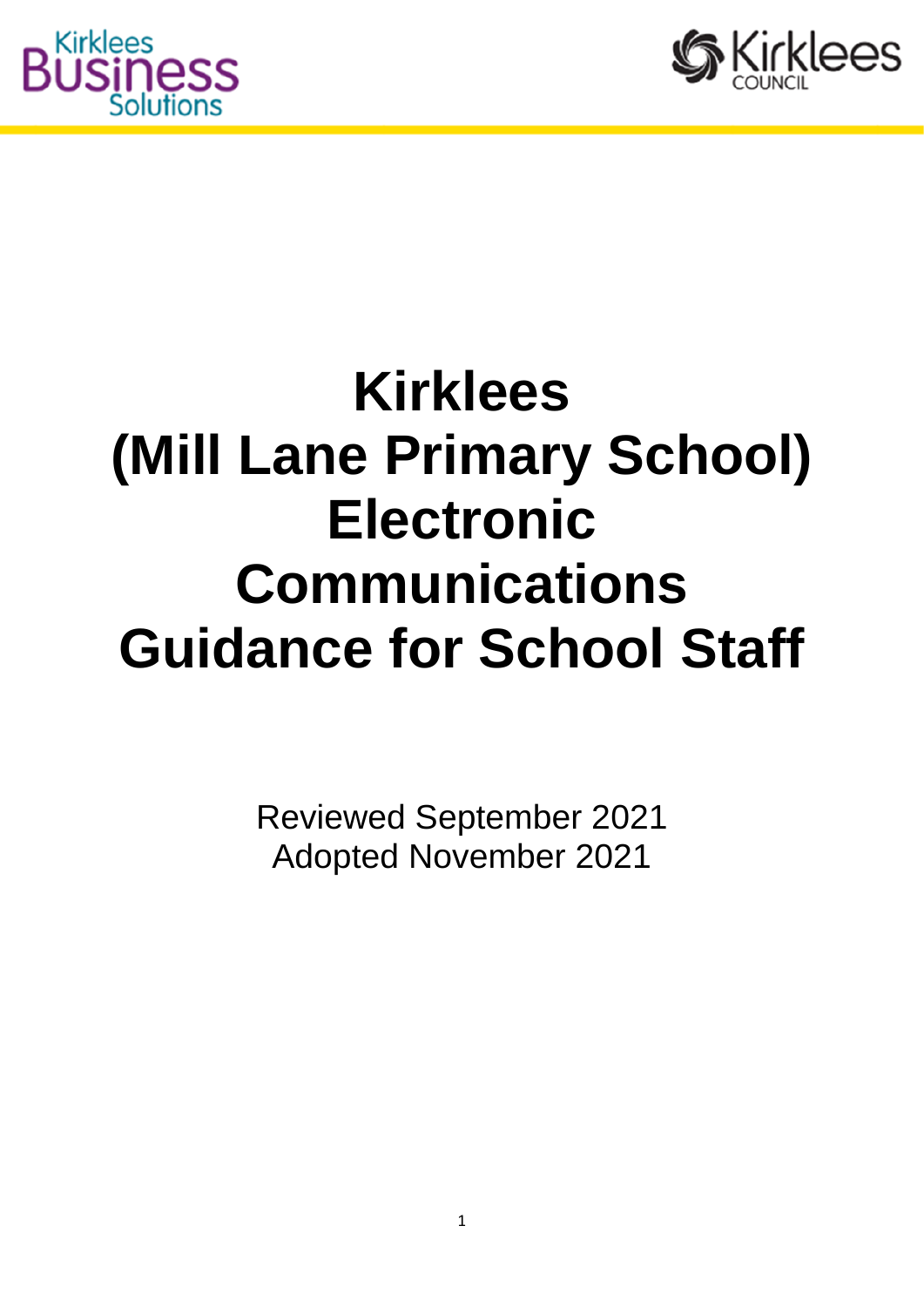



## **Contents**

- 1. Introduction
- 2. Safe and responsible use of:
	- 2.1 Internet
	- 2.2 Email
	- 2.3 Online social communications

2.4 Real time communication e.g. text messaging, web camera, VC, mobile phone

- 3. Misuse of electronic equipment
- 4. Monitoring and privacy
- 5. Breaches and sanctions
- 6. Good practice guidance for school staff
- 7. Expectations of the school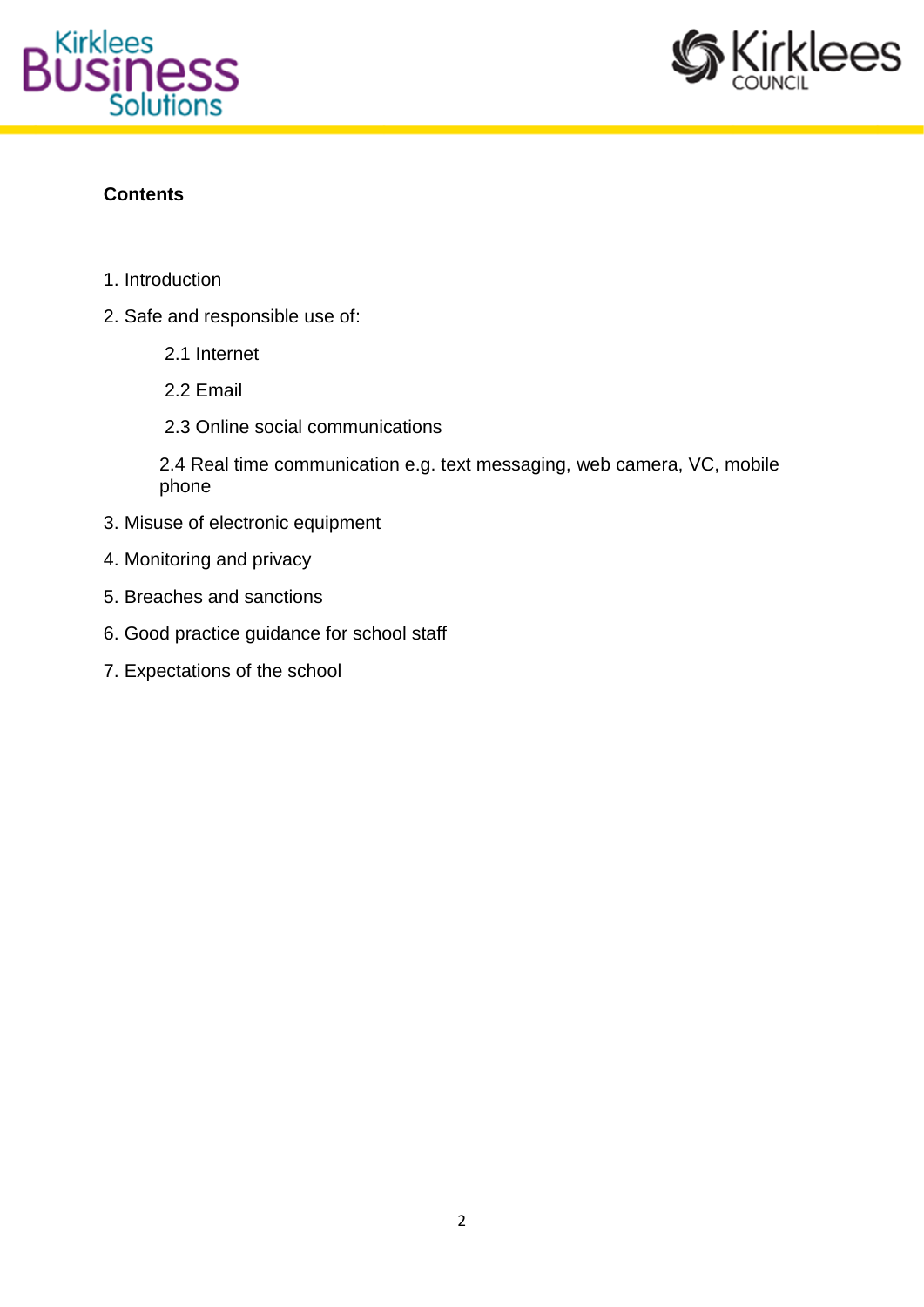



### **1. Introduction**

First and foremost, this guidance is provided to protect school staff from harassment, real or alleged misuse and any consequential disciplinary action arising from the use of electronic communication equipment in or outside school. It is also intended to ensure that the school's equipment is used responsibly and safely at all times. There are implications for the actions of individuals and the school as a whole.

This document is part of the school's Online Safety Policy and Acceptable Use agreements.

Electronic communications equipment includes any device which allows text, voice, image or video communication. Examples include telephone, voicemail, computer, laptops, tablets, mobile and smart phones, digital cameras, web cameras and video cameras, and wearable technology. Types of communication can include (but is not limited to) internet, telephone, email, text messaging, multimedia messaging, transmission of photographs and videos, contact via websites and social networking sites, blogging, wikis, contact via web cameras and internet phones, communication via tablet or smartphone apps, and livestreaming.

Staff will sign the school Acceptable Use Policy to show they have understood and accept the contents of this document.

**2. Safe and Responsible use Failure to follow any aspect of this guidance either deliberately or accidentally could lead to disciplinary action against you in accordance with the school disciplinary policy, which may result in dismissal.** 

### **2.1 The internet**

The internet is a valuable work resource, which enriches teaching and learning. In schools hours staff are expected to restrict internet access to work related activities. Reasonable personal use may be permitted outside recorded working time (for example at lunchtime).

Staff must not use electronic equipment for any form of illegal activity, e.g. downloading copyrighted material, introducing a virus, hacking into other computers, viewing or downloading pornographic, obscene, offensive or any other inappropriate material from any source, transmitting or storing such material on a computer. Criminal proceedings may result if any equipment is used for illegal activity, regardless of whether it is personal or school owned.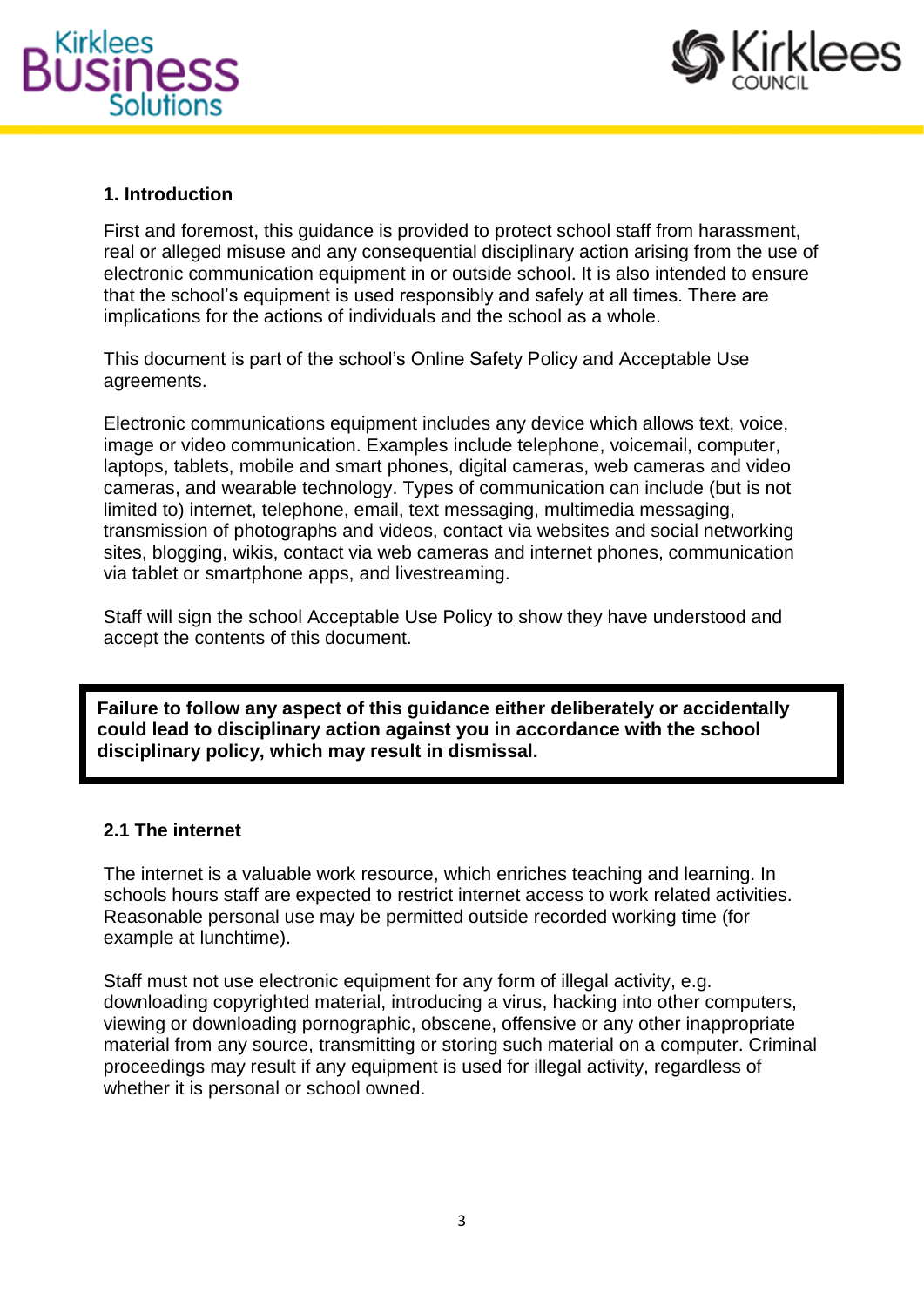



### **Action you must take if you inadvertently access inappropriate material**

Anyone inadvertently accessing inappropriate material should immediately inform the headteacher or designated person in school and ensure that the incident is recorded in the online safety incident log.

#### **2.2 Email**

All work-related emails should be written using a school email address. School email should be regarded as an official communication. Emails should be written in the same professional tone and text as any other form of official school communication.

Email is governed by the same rules which cover all home-school correspondence. Therefore, copies should be kept as a record of the communication e.g. by keeping a saved or printed copy, forwarding the email to the school office or other relevant staff.

School email accounts must not be used to send, store or circulate personal email.

The sending of abusive, threatening, discriminatory or other offensive email is forbidden and may be considered a criminal act. Bear in mind that emails may be submitted as evidence in legal proceedings and that email discussions with third parties can constitute a legally binding contract.

Email attachments should be opened with care unless you have absolute confidence in its origin as this is one of the most likely points of introducing a virus into a computer system.

An individual should not access the email of another individual within the school without express permission and a clear understanding of the reason for the proxy access. However, staff should be aware that school email accounts may be accessed by other school staff for monitoring or management purposes as described in section 4.

#### **Action you must take if in receipt of inappropriate emails**

- It is impossible to control what information is sent to a member of staff by email. However if offensive, obscene and/or discriminatory material is received it is then the responsibility of the receiver to report immediately, and in writing, to the designated person in school or the headteacher. Never send a reply.
- Keep a printed copy of the email as evidence and pass a copy of the email to the appropriate person for the record. Ensure that the sender's information is also recorded as their email service provider may take action.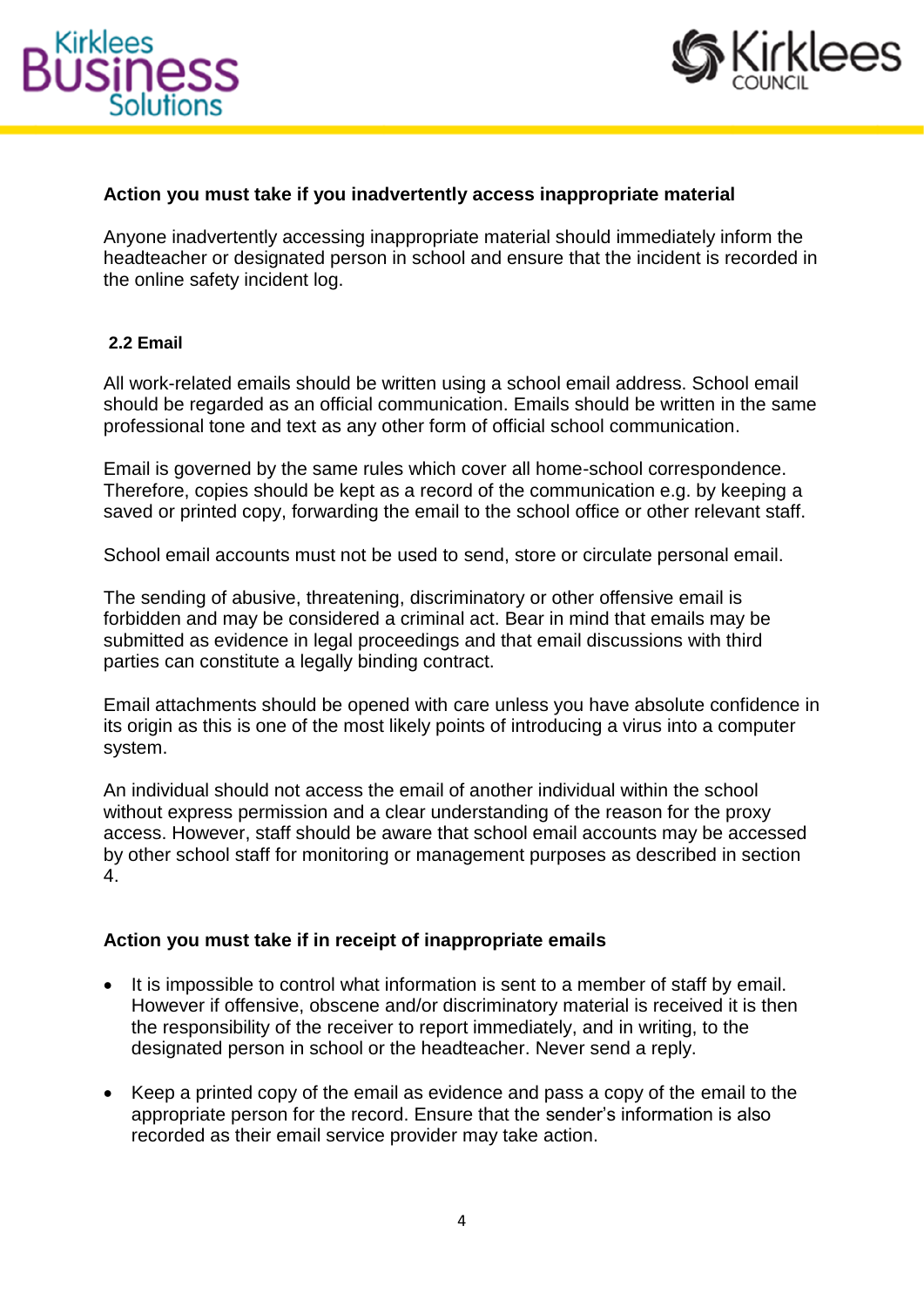



 Do not forward any email containing a 'sexting' image of a child, even for investigation purposes. It is illegal to distribute indecent images of children, even if the image was originally created by the child themselves.

#### **2.3 Online social communication**

Many staff and students use social media for communication outside school. Staff should not use school facilities to access or update personal social networks. Staff should be aware of the potential risk to their professional reputation and potential for safeguarding allegations caused by adding pupils/students, parents or friends of pupils/students to their social network contacts and are strongly recommended not to do so.

Care should be taken that comments made on a social network site, website or app do not relate to or identify the school, staff or pupils as this could result in disciplinary action. It is also important that photographs and descriptions of activities in the personal life of staff do not adversely affect the professional reputation of staff or the school. Staff should be aware that even if they have used the privacy settings, they may not be able to prevent material becoming public due to the risk of republishing by someone else.

It is recognised that online social communications tools, such as blogs and wikis, have a potentially useful role in schools – such as on school websites, learning journals, celebrating good work, sharing information and facilitating collaboration. Where pupils and their families are sharing these tools with staff in school it is important that this should always be through a school-based resource, such as the school Learning Platform, using a school account where all communication is open and transparent.

If a member of staff keeps a personal blog the content must maintain acceptable professional standards. Any inappropriate use may lead to disciplinary action in accordance with school policy. All blogs should contain a disclaimer that the views expressed are personal and not necessarily those of the school (and also Kirklees Council where a teacher is a council employee in a maintained school).

Schools are vulnerable to material being posted about them online and all staff should report this should they become aware of anything bringing the school into disrepute. School will regularly check using a search engine whether any such material has been posted.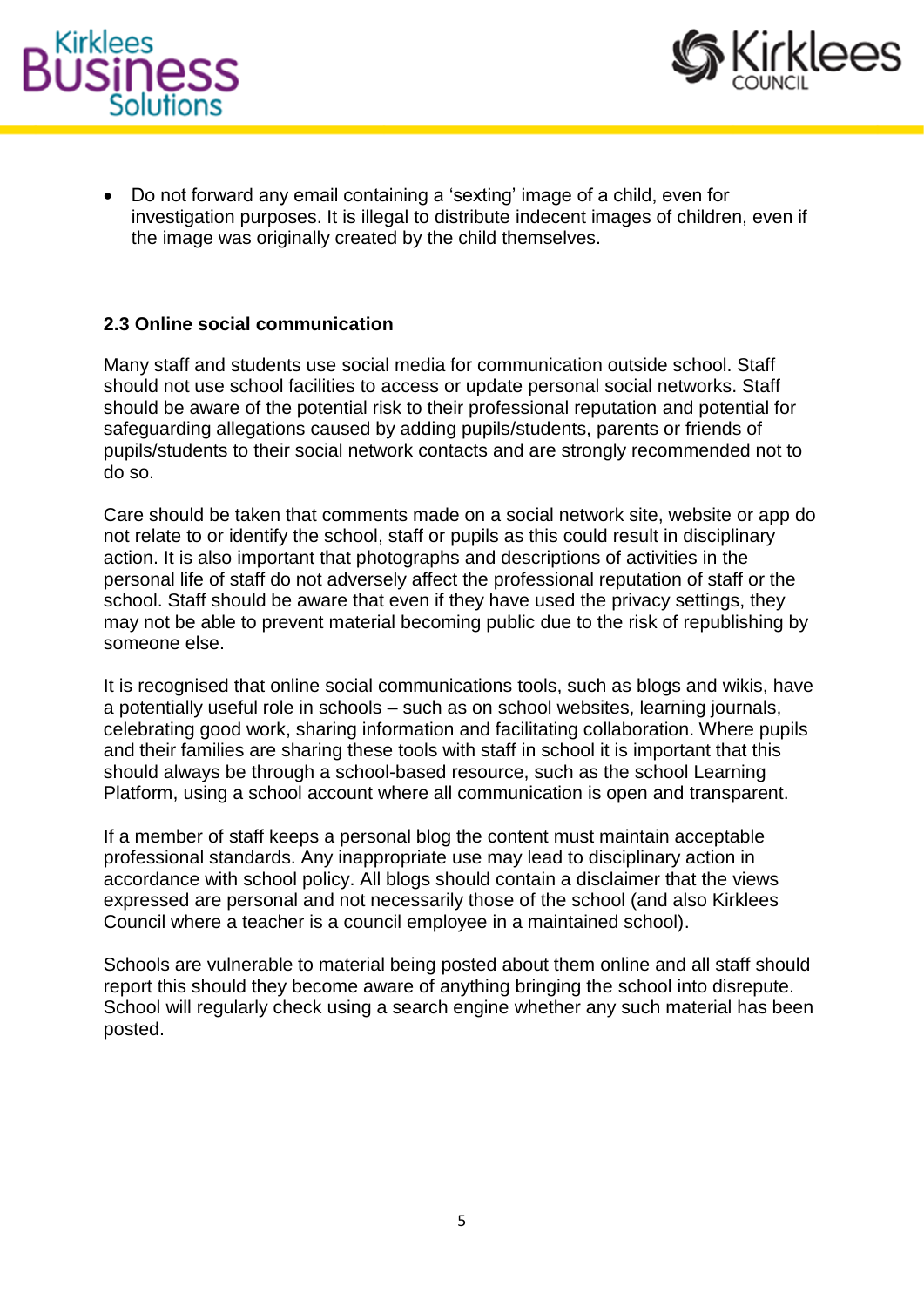



### **Action you must take if you discover inappropriate, threatening or malicious material online concerning yourself or your school**

- Secure and preserve any evidence. For example note the web address (URL) or take a screen shot or copy and print the screen
- Report immediately to your line manager or headteacher, who will investigate the incident
- After investigation, contact the uploader of the material or the Internet Service Provider/ website administrator and ask for the material to be removed. *All social network sites have the means to report unacceptable material or activity on their site – some more readily available than others. If the material has been created by a pupil or staff member then the school have a responsibility to deal with it. Illegal material which is discrimination, hate crime or a credible threat of violence needs to be reported to the police.*

### **2.4 Real time online communication**

The ability to communicate using voice, text or webcams in real time using the computer, tablet devices and mobile phones makes these an excellent tool for a range of educational purposes. However staff should take the same level of care with these tools as they would if working in a face to face situation with a pupil/student or group of pupils/students. Access should always be through a school created account, never a personal account and it should be focused on a clearly specified educational objective.

There may be times when this kind of activity will happen outside normal school hours and off the school premises. In this situation it should always be carried out with the full knowledge and agreement of a line manager. Staff should be aware that they must remain focused on the educational purpose of the communication and never allow it to become a social exchange.

Staff should also agree to specific times for availability and only allow contact during these times, to protect their personal time. When a web camera is used it should have a clear purpose. Staff should be aware of the ability of meetings of this kind to be recorded without their knowledge. However they may wish to use this function for their own security, as long as all parties are informed that recording is taking place.

Staff must protect their privacy by never allowing pupils or parents to obtain their personal contact details such as a mobile phone number or email address. Online bullying of staff by pupils is possible by mobile phone or email.

#### **Action you must take if an incident occurs**

- Report immediately and in writing to your line manager.
- Don't reply to abusive or worrying text or video messages.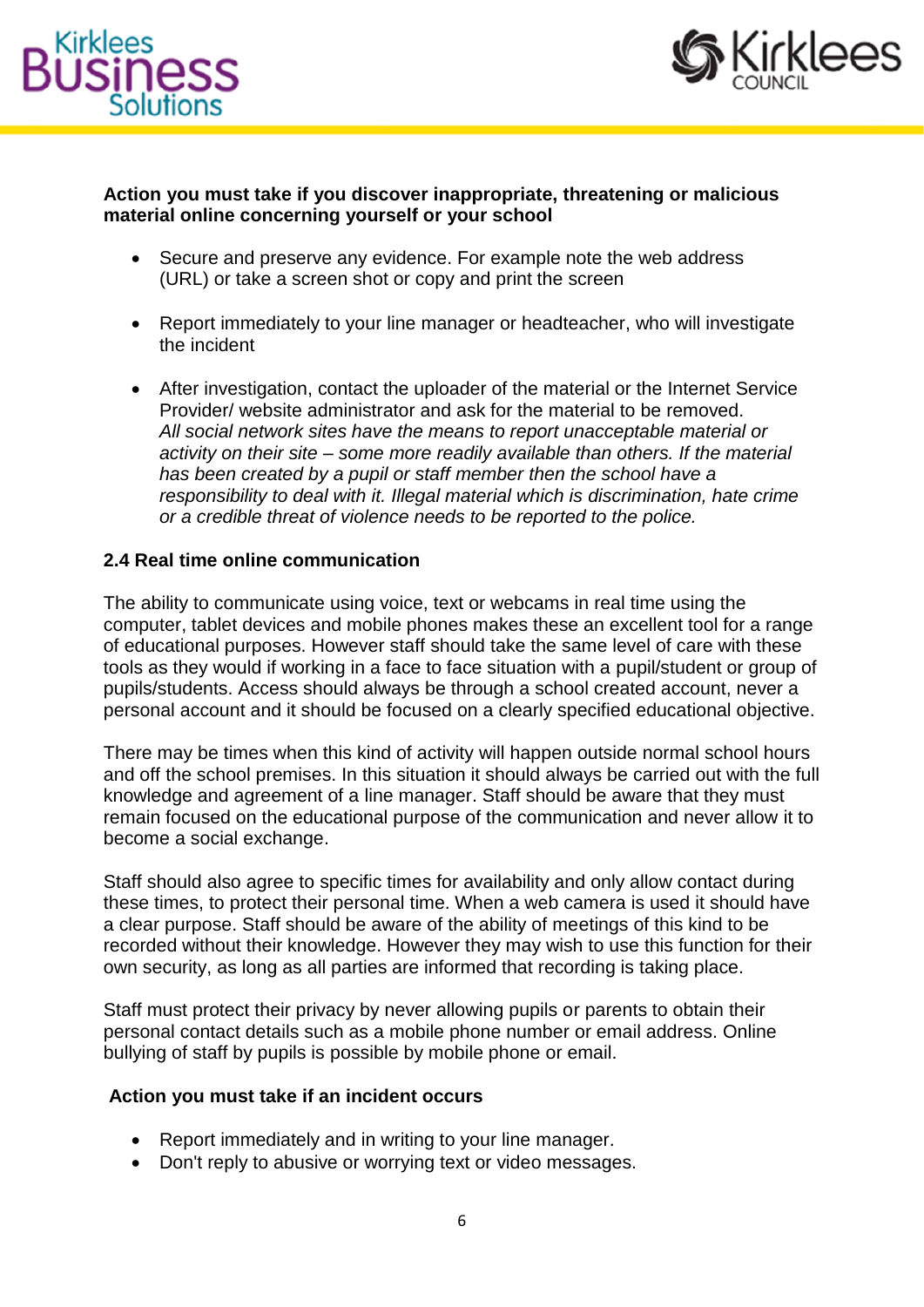



- Don't delete messages. Keep them for evidence.
- Try and obtain the phone number if you can. Most calls can be traced.
- Report it to your phone provider and/or request a change of number
- Technical staff may also be able to help you to find or preserve evidence e.g. logs of the call.

## **3. Misuse of electronic equipment**

Misuse can be a serious disciplinary offence. Employees **MUST NOT** use school equipment (including a school provided laptop) to:

- Store, view, download or distribute material that is obscene, offensive, pornographic, contains violent images, incites criminal behaviour or incites hatred of any person or group of people on the grounds of race, religion, age, gender, sexual orientation or disability
- Gamble
- Undertake political lobbying
- Promote or run a commercial business
- Download or distribute games, music or pictures from the internet for personal use (they can bring viruses with them, use up capacity on the servers and potentially breach copyright)
- Spend school time on personal matters (for example, arranging a holiday, shopping, looking at personal interest websites)
- Store personal information on the school network that uses up capacity and slows down the system (for example, personal photos, screensavers or wallpaper)
- Send emails, texts or messages or publish anything on a website, social networking site or blog, which:
	- $\circ$  is critical about members of the school community including pupils
	- o contain specific or implied comments you would not say in person
	- o contain inappropriate comments which could cause offence or harassment on the grounds of gender, race, disability, age, religion or sexual orientation
	- o have originated from a chain or joke email
- Conduct private and intimate relationships via school systems
- Download or copy software (excluding software updates or educational use) or use the email system to transmit any documents or software without checking copyright or licence agreement
- Install software licensed to the school on a personal computer unless permission to do so is explicitly covered by the school licence agreement.
- Take, transmit or publish pictures of a member of staff or pupil on a mobile phone, camcorder or camera without the person's permission
- Give away email contact lists for non-school business. If in doubt, ask your line manager/Head Teacher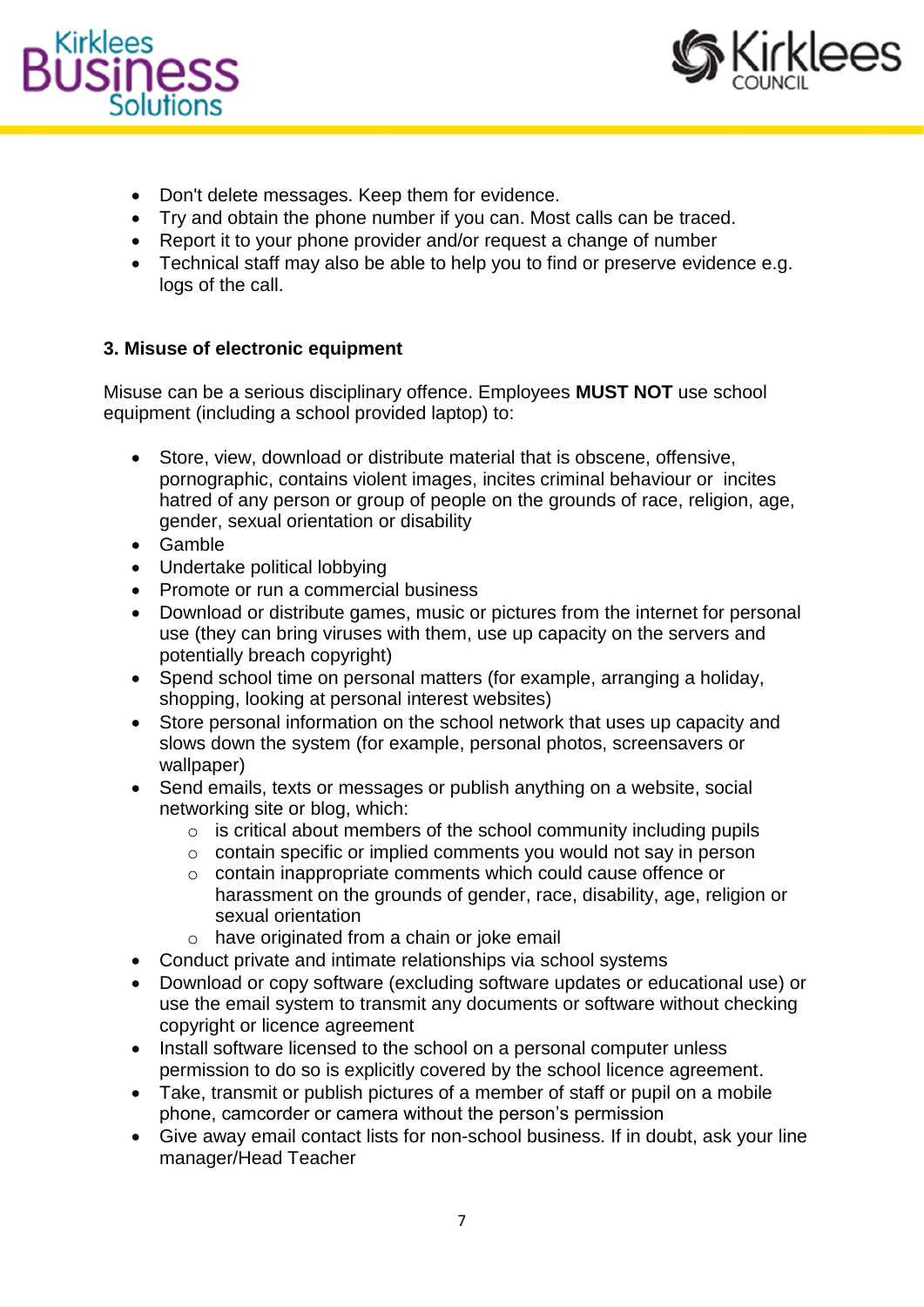



 Access personal social media accounts or use online communication tools for personal communications during work time

Additionally employees **MUST NOT:**

Do anything which brings the school into disrepute

A **personal laptop** brought onto the school premises MUST NOT be used to undertake any of the above activities during the school day, nor should it have information stored within it which would be deemed to be unacceptable on a school device. It is recommended that a personal laptop used at school should have a separate secure account for school use. Additionally a personal laptop used for any school activity must be fully protected against virus infection.

## **4. Monitoring and Privacy**

The school's email and internet facilities are business systems, owned by the school. The school therefore reserves the right to monitor all use of the internet and of the school's IT systems. Usage will be monitored to ensure that the systems are being employed primarily for business and educational reasons, that there is no harassment or defamation taking place and that employees are not entering into illegal transactions. Electronic equipment on the school site may be search and examined.

Staff need to be aware that internet sites visited are traceable, and that deleted or trashed messages or attachments can be recovered.

Email, telephone calls and internal and external post (unless clearly identified as private and confidential post) should be used primarily for business and educational reasons. To ensure this, monitoring can be carried out on a regular basis. School managers and technicians have access to all the school communication systems for monitoring and interception of communications in order to deal with matters in an employee's absence for illness or other reasons.

Any material stored on the school network or being circulated via the school email system has no rights of individual privacy. In accordance with RIPA (Regulation of Investigatory Powers Act 2000) monitoring or surveillance without an employee's knowledge can be carried out on internal email systems, or information stored on a server. It is permitted to intercept communications in this way so the school can ensure its systems are being used properly in accordance with policies and are working correctly.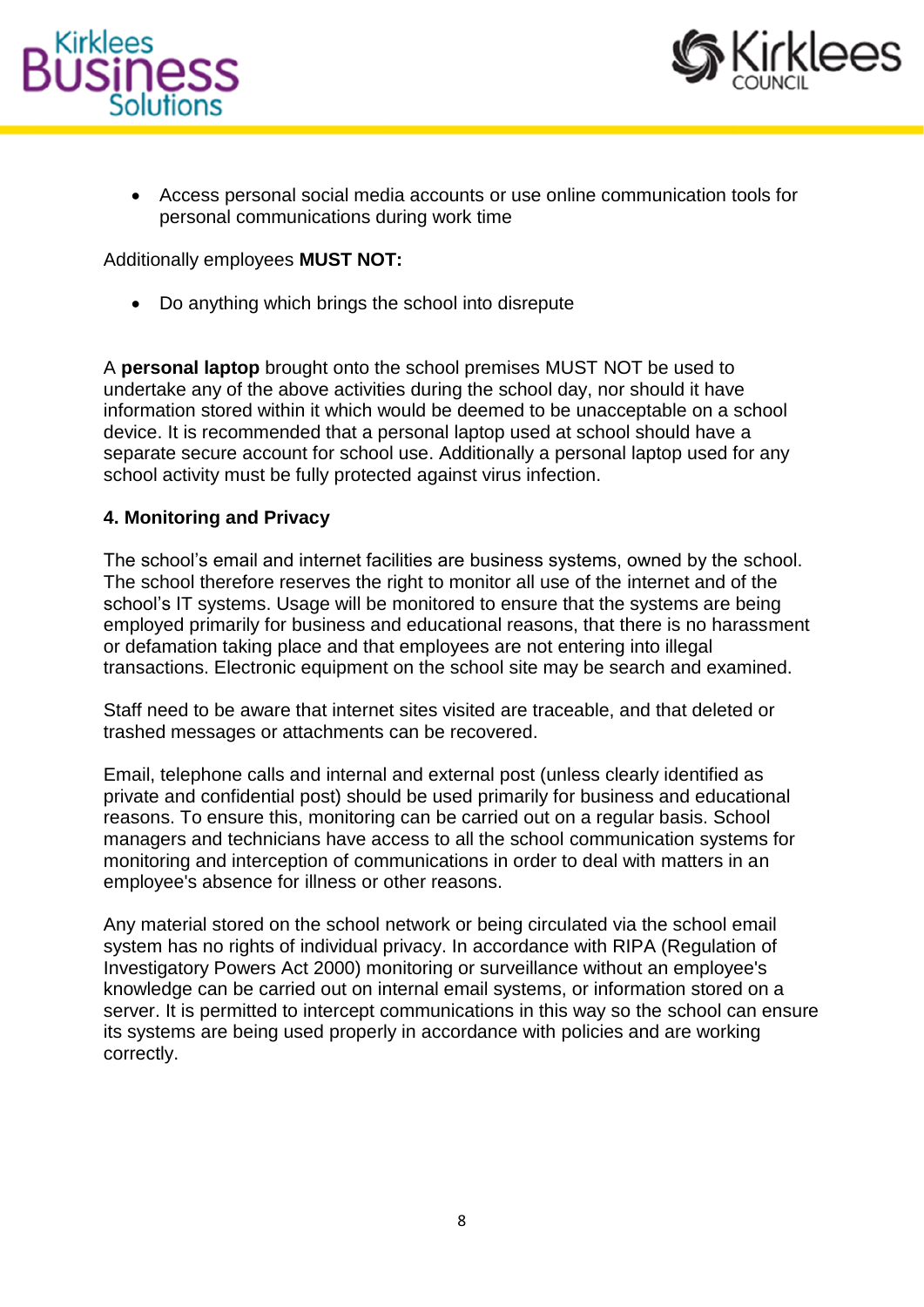



### **5. Breaches and Sanctions**

Failure to follow any aspect of this policy (either deliberately or accidentally) could lead to disciplinary action against staff in accordance with the school disciplinary policy, which may result in dismissal.

### **6. Good practice guidance for school staff**

6.1 Pay close attention to the list of misuses in section 3 because this list is for your protection and clarifies how possible disciplinary action can be avoided.

6.2 In communications with pupils and parents, never give out personal information which identifies your home address, phone number, mobile phone number or personal email address. Once such information is known you are open to harassment through unwanted phone calls, text messages and emails.

6.3 Protect your social network site by using the correct privacy settings. Make sure that personal information cannot be seen from the links to your friends' sites.

6.4 Do not accept pupils as friends on your personal social network site. If at all possible do not include parents as friends.

6.5 Avoid the use of chat rooms, instant messaging or other social networking services which are accessed socially by pupils and are not monitored by the school.

6.6 Always keep a copy of email communications with pupils and parents (whether sent or received) and keep a note of the dates, times and content of telephone conversations.

6.7 If your school laptop is used outside school for non-school activities then set up a different user account to ensure that personal or confidential data is protected. Use a strong password to protect the school laptop from unauthorised access.

6.8 Make sure you do not allow people to see personal or confidential school information when a computer is left unattended. Turn it off, log off and set up a password-protected screen saver to prevent unauthorised access.

6.9 Keep all passwords and login details strictly private and always remember to log off correctly after using the computer. Never allow anyone else to use your personal login detail as you will then be held responsible for their online activity.

6.10 Always use the school's digital camera or video camera for taking school related pictures and upload them onto a school computer. Once uploaded, the images should be deleted from the camera's memory. Photographs of children should not be taken home to use on a personal computer.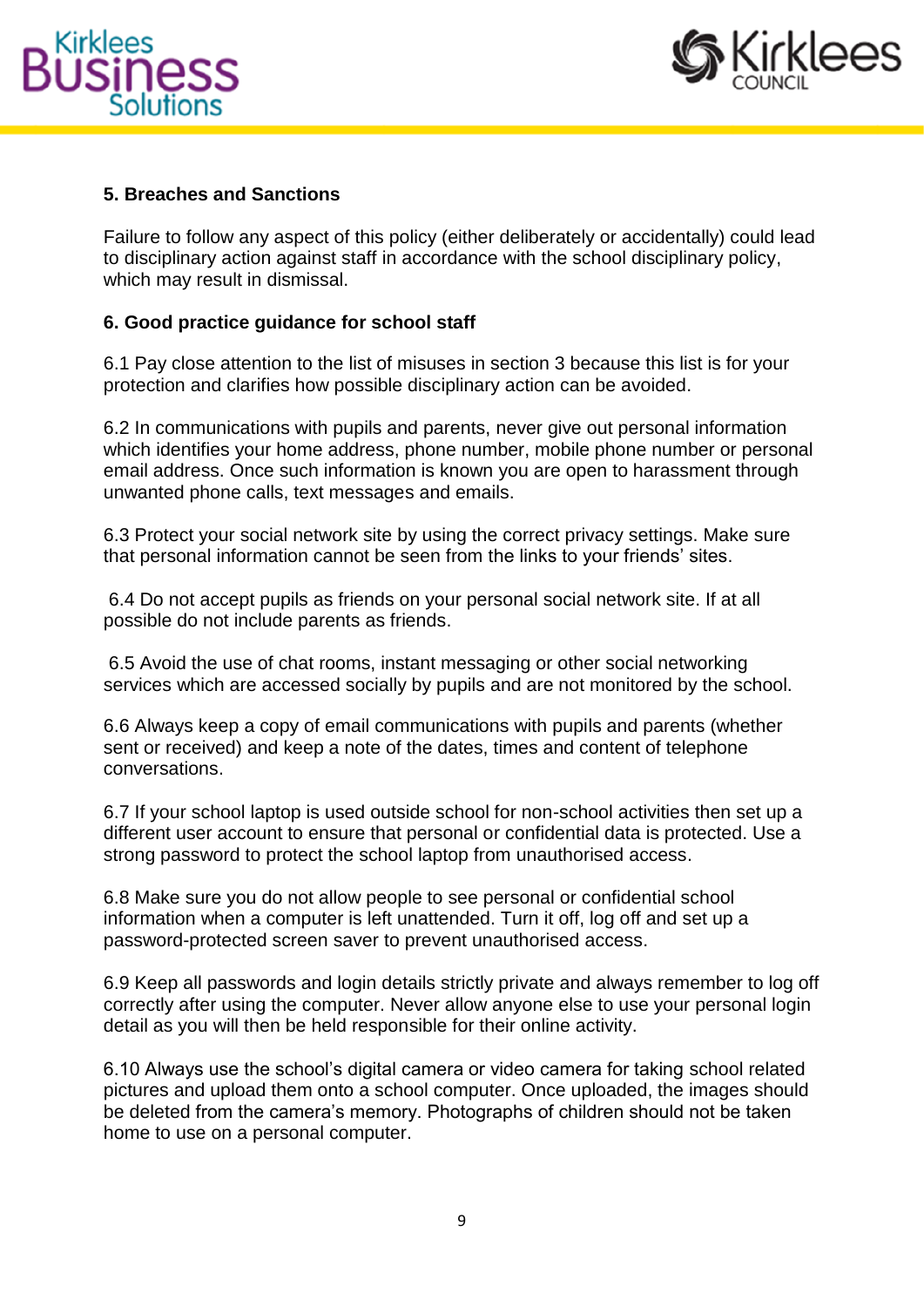



6.11 The use of hand held walkie talkies is increasing in schools. Staff using this equipment should speak professionally and respect confidentiality. Be aware that the message could be overheard at either end.

6.12 If you are using school electronic equipment off site then take the same level of care as you would in school. A digital camera taken off site should not be returned to school with personal photographs on it.

6.13 It is not recommended that personal financial transactions are made on school equipment as information may become accessible to pupils.

6.14 Observe sensible precautions when taking photographs which may include pupils: always obtain students and/or parental permission and make sure that individual pupils cannot be identified by name, especially if the photograph is for use on the school web site or VLE. (Refer to school policy for further guidance on this issue.)

6.15 Report immediately, and in writing, to the designated person in school (or your headteacher) any web pages accessed, or emails received where the content could be described as inappropriate or malicious. Keep copies as evidence.

### **7. Expectations of the school**

In order to ensure safe practice for staff, the school should:

- Make it clear that the school will enforce policies to protect staff and pupils from malicious use of mobile phones, in particular the use of camera and video functions on phones
- Ensure that the school's policy and procedures for home-school communication are shared with all staff
- Establish whole school systems for: storing emails, dealing with inappropriate messages and breaches of security
- Provide all staff with a school email address to be used for all school-related communications
- Establish a clear school policy for monitoring use of the school's electronic equipment by staff, including procedures for accessing email and files when staff are absent due to holiday, illness, etc
- Provide digital cameras and mobile phones which can be borrowed by staff as required for all school-related work
- Provide a safe learning environment with appropriate filtering and monitoring and approved online tools (such as a VLE) for electronic communications with pupils
- Ensure there are established systems for reporting unwanted or accidental electronic communications and that staff know who the correct person to report any issues to is. Ensure these are correctly recorded. Treat such incidents seriously.